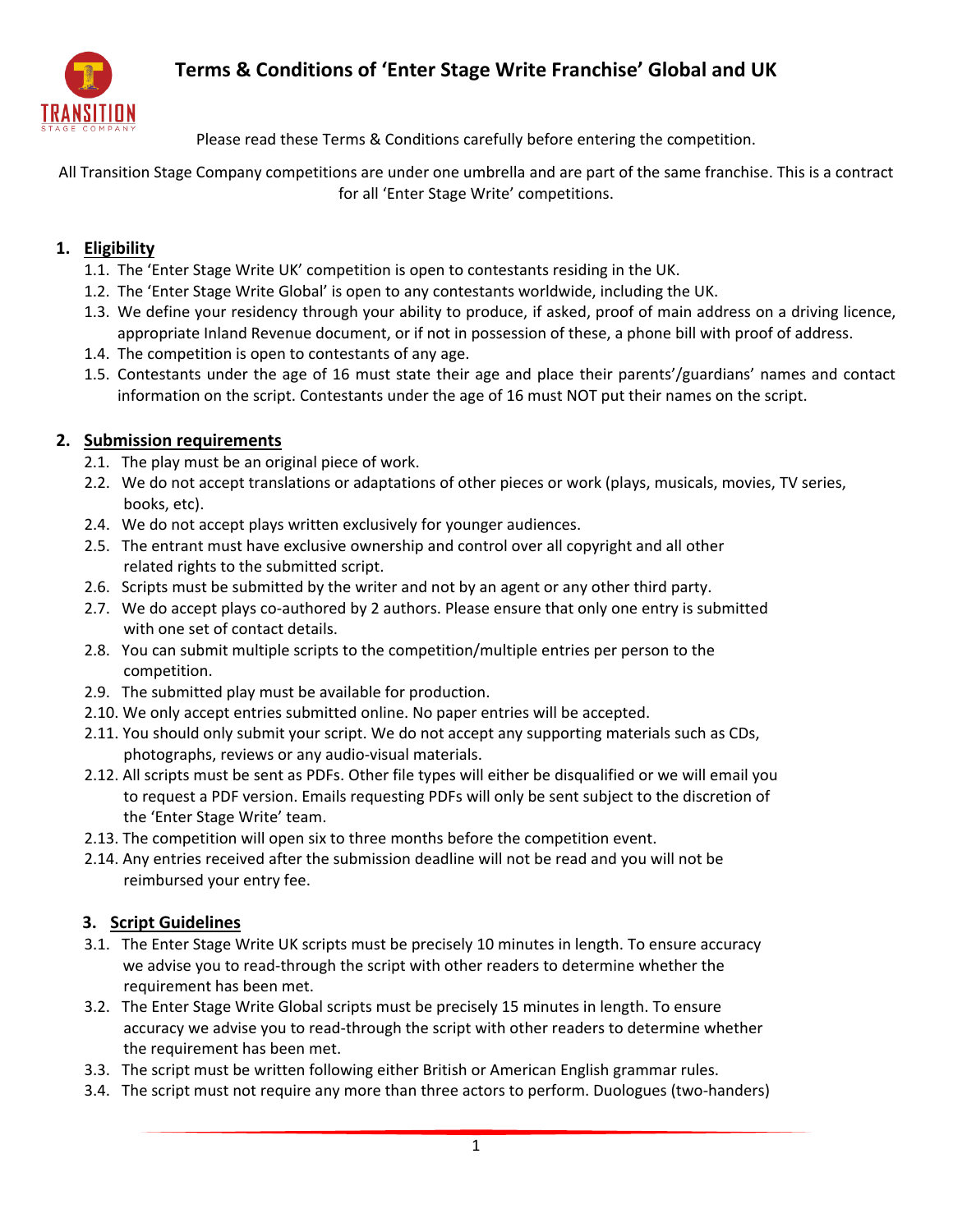are preferred.

- 3.5. The script can be of any genre. Above all, we are looking for diverse and authentic stories that have a start, middle and end, and can take the audience on a journey.
- 3.6. For more clarification on submissions and script guideline, please contact Mrs. Natalie Edwards (mail to: [info@transitionstagecompany.com\)](mailto:info@transitionstagecompany.com).

### **4. Fees**

- 4.1. The general admin fee is £15 to enter a script.
- 4.2. The admin fee for entrants under the age of 16 is £13 to enter a script.
- 4.3. The admin fee for entrants who are unemployed or receive disability allowance is £13 to enter a script.
- 4.4. For a 25-minute consultation about your 10/15-minute script with an industry professional master script advisor the fee is £35. The consultations are subject to availability and will take place throughout the year. After the consultation contestants are eligible to re-submit their scripts with amendments. Contestants who have attended consultation will be eligible to be on the Transition Stage Company database for a year.
- 4.5. The admin fees are in place in order for expert script practitioners to be employed.

# **5. Judging/Prizes**

- 5.1. The Grand Award
	- a) the winner will be wholly chosen by the guest judges of the 'Enter Stage Write' event;
	- b) the winners of 'Enter Stage Write UK' and 'Enter Stage Write Global' will each receive a monetary award, the sum of which will depend on the sponsors of the event and will be announced closer to the date of the competition final.
- 5.2. Audience Award for best script
	- a) the award is voted for by the audience;
	- b) the final decision will be made after the audience place their voting cards in a ballot or, if the event is held online, after the audience submit their vote online;
	- c) the votes will be counted for each script;
	- d) the winner will be awarded with a 'Winner' title; a supplementary award may also be given, dependent on the event sponsors. Whether a supplementary award will be available will be announced closer to the date of the competition final.
- 5.3. No correspondence can be entered into regarding any part of the judging process.

## **6. Production Rights**

- 6.1. The script writers retain the copyright rights over their scripts.
- 6.2. Transition Stage Company retains all copyright rights over the productions.
- 6.3. Transition Stage Company has the right of first refusal to enter into an option agreement for the production of any of the scripts that were submitted to the competition.
- 6.4. By submitting your script, you agree that if your script is awarded a place in the finals of Enter Stage Write, your script will be held automatically under option by the Transition Stage Company for a period of eighteen months after the announcement of the awards. Any subsequent production will be recompensed in accordance with industry terms as agreed by the Writers' Guild of Great Britain. The Writers' Guild website is here: <https://writersguild.org.uk/>

## **7. Distribution and Promotion**

- 7.1. Transition Stage Company has the right to freely distribute and market wherever they see fit the productions it has filmed for the competition, without owing any money to the script writers and the actors.
- 7.2 If Transition Stage Company wants to distribute the productions to TV stations, film makers, etc., it can market them as they see fit.